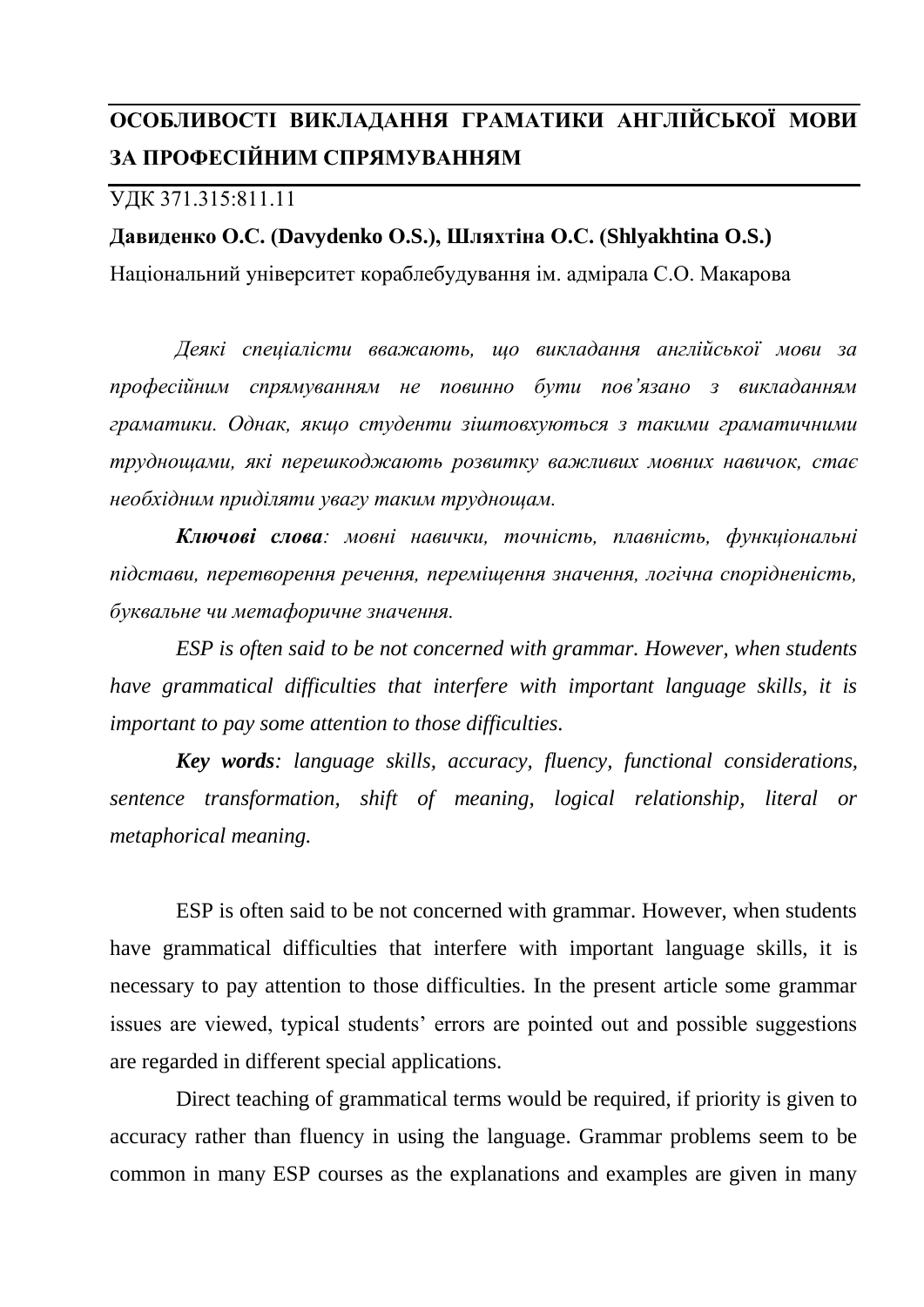scientific and technical contexts. These are tense and voice, modals, noun compounds, articles, logical connectors, prepositions, phrasal verbs.

**Articles.** The articles (*a/an, the, zero article*) present a persistent difficulty, especially for students whose native language does not have such grammatical category. Specialists have common opinion that for better understanding and correct usage articles should be taught in context, not in isolated phrases or sentences, as they can often be predicted via first rather than second mention of the noun phrase. Articles should be taught systematically and frequently, in small doses, until their use becomes as automatic as possible. One special application occurs in measurement contexts where the indefinite article *a* is used with normally uncountable noun:

> *Water temperature decreases with submersion. A temperature of 5°C was measured at 100 m.*

**Verbs and Tense.** To talk about key grammatical forms that have to be taught in ESP courses one of the most important is tense, of course. So, which tenses should be taught within the limits of each specialist course? Many studies in this field led to the conclusions about which verb forms and tenses predominated in scientific and technical English. Any grammatical work done on the verb in EAP, for example, should concentrate on the present simple, active and passive voice. For example, the use of present perfect may be very important in the academic article, where the tenses are used in the following sections: Introduction – Present Simple of Perfect, Method Description – Past Passive, Discussion or Conclusion – Past for Result and Present for Comments. A good example is describing graphs. The language required to describe trends and compare statistics varies. There can be used either Present Continuous or Past Simple:

*The line of sales is going up/down according to the graph.*

OR S*ales dropped dramatically in March, then shot up in summer.*

Present and Past Continuous:

*By the end of the year prices are leveling out.*

OR A*t the end of the period sales were peaking*.

The idea that scientific or academic writing uses the passive voice more frequently than the active is a myth. What is true is that such writing uses the passive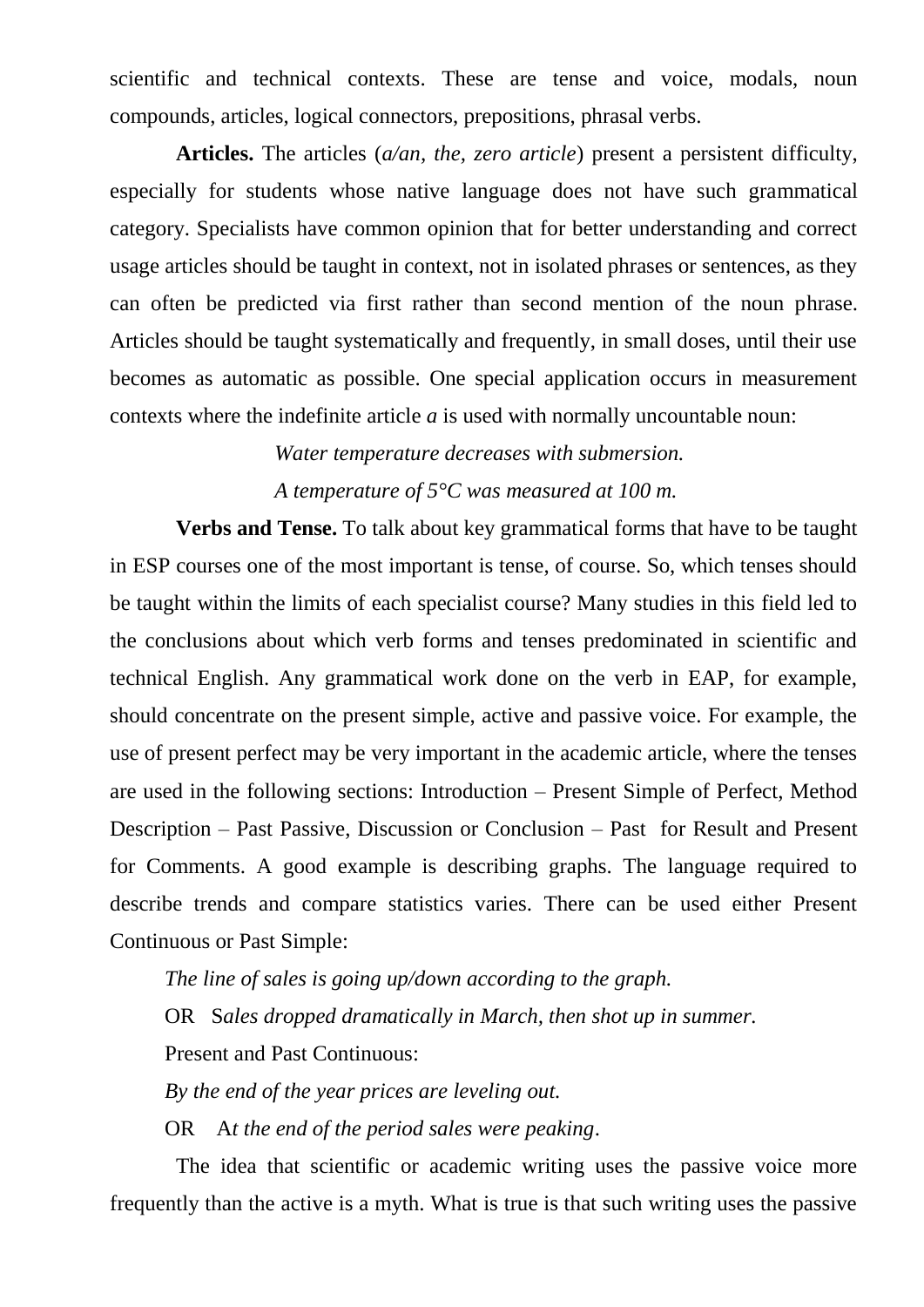voice more frequently than some other types of writing. The choice of active or passive is constrained by functional considerations; writers tend to use the we-form when they describe their own procedural choices (e.g., *we selected certain materials for detailed study, etc*.), but the passive when standard procedures are being described.

The passive voice accounts for approximately one third of all verb forms in scientific writing. Students show the most common error which is the failure to include *be* in the passive verb structure. While the transformation of any sentence from active to passive may be helpful to indicate the shift of meaning when the accent is made on the action itself but not on who makes it, a far more useful exercise is one in which the student must choose whether a given verb should be passive or not. Typical errors that arise from such an exercise include the confusion of *used to*  for *be used to*, *comprise* for *be comprised of*, and the incorrect forms *is happened*, *is occurred*, *is consisted of*, and *is resulted in*. In general, the subject of the controlling sentence in a paragraph determines the use of the active or passive voice. In this example from a student composition,

*Heat exchangers are very common in the chemical industry, and we can also find them in many domestic capacities.*

the verb *find* should be passive as the subject *we* is clearly of less importance than the object *them.*

*Heat exchangers are very common in the chemical industry, and they can also be found in many domestic capacities.*

**Modal verbs.** Modal verbs like *must* and *should* have to be used to talk about problems and suggestions. An example can be given with engineering students when the teacher can give the list of problems that are possible in engineering workshops or laboratory, like: *uneven floor*. Then ask students for suggestions about other different places where the problem is the same, then ask them to give advice and drill modal verbs *must* and *should* like this:

*The floor must be even* (suggest – where is it necessary?)

Uneven floor . *The floor should be even.* (suggest – where is it advisable but not necessary?)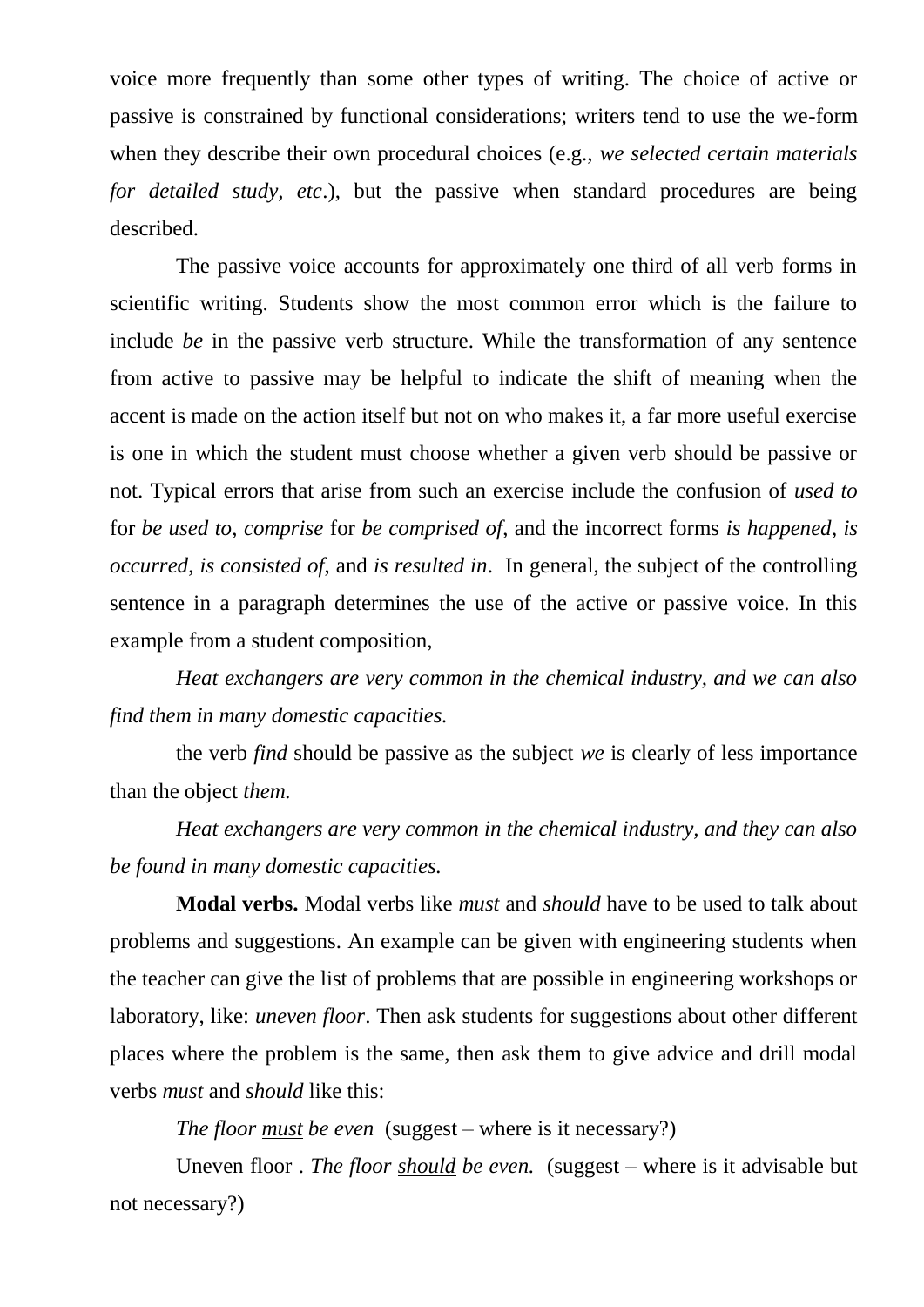Inadequate ventilation. *Ventilation must be adequate* (where? – in a chemical laboratory, etc.)

*Ventilation should be adequate (where? – in a classroom, shop, etc.)*

The aim is that by the end of these activities students realize that they can find the language useful in any everyday situation.

**Logical connectors**. Logical connectors like *moreover, however, therefore, due to* are generally seen as a key to understanding the logical relationship in texts in therefore relevant to the teaching of reading, listening and writing in ESP. How to teach students to use logical connectors? We found the best way to suggest sentences and ask students try to use the appropriate connectors:

*The accident happened. Worker's carelessness. The supervisor was not present.*

*The accident happened because of/due to worker's carelessness. Moreover/In addition, the supervisor was not present.*

**Phrasal verbs. Prepositions.** Many common phrasal verbs have a variety of meanings, some literal and others have metaphorical. To analyze form and meaning students should look at some contextualized examples:

*Transformers step up the voltage.*

*As the car slows down, kinetic energy is converted to heat. Car wheels are ventilated to cool down the brake discs. The accident occurs after the plane took off. The alarm goes on if a window is broken.*

The experience shows that the most common prepositions used in technical English are *up, down, on, off*. So the teacher can give a variety of context examples of these.

**Compounds.** In this section it is advisable to show students that to describe a noun in greater detail we can use adjectives, but nouns can be used as well, like *an air motor – a motor which uses air, carbon steel – steel which contains carbon, a foot pump – a pump which is operated by foot.*

Shape description : *a star shaped detail, a hand shaped sign, etc.*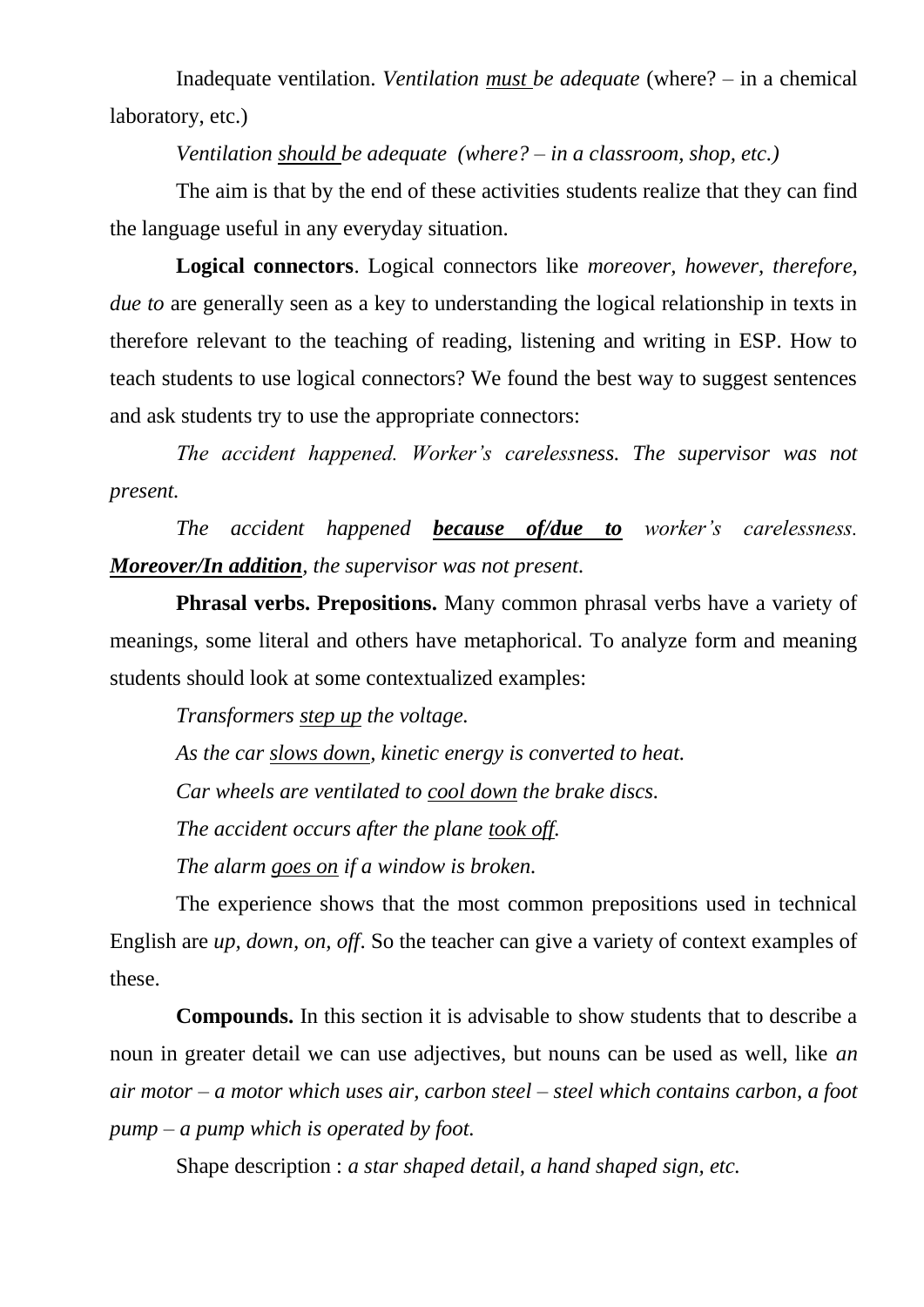Other: *computer-related career, room-sized computer, sugar-based cereal, precision-built car, self-taught computer expert.*

It is necessary to point out to the peculiarities of translation when first students have to identify the main noun that is described by other nouns having the same position in the sentence as adjectives usually do.

**Conclusion.** To sum up we would like to point out that within ESP courses teachers have to face with great problem teaching grammar as it should be limited to specific topics students need in their profession. So the main task of ESP teacher is to show the students the shortest and the most efficient way of applying grammar structures not only within the limits of their profession but also to show how it can help them to use the language they study in ESP classroom in everyday life. In other words, the teachers should be kept to an absolute minimum.

More over, the majority of students find grammar lessons boring, some students find them useful but really hard work. In order to make grammar more interesting for students, they should be allowed to work out the meaning and the rules of the grammar for themselves. To fulfill this and make every lesson successful teachers should provide the context that can help students to elicit the target language, help students to say the target language, provide a written record and, of course, personalize the target language, help students to understand the communicative importance of grammar, so that students will know that they have learned some knew item of language that they can genuinely use for their professional and own purposes.

## **Література:**

1. *Hutchinson T. and A. Waters.* English for Specific Purposes. Cambridge: Cambridge University Press: 1987. – pp. 89-105.

2. *Sharp A.* Responses to English for Specific Purposes: Some Features of Scientific English. Cambridge: Cambridge University Press: 2006. – pp. 186-189.